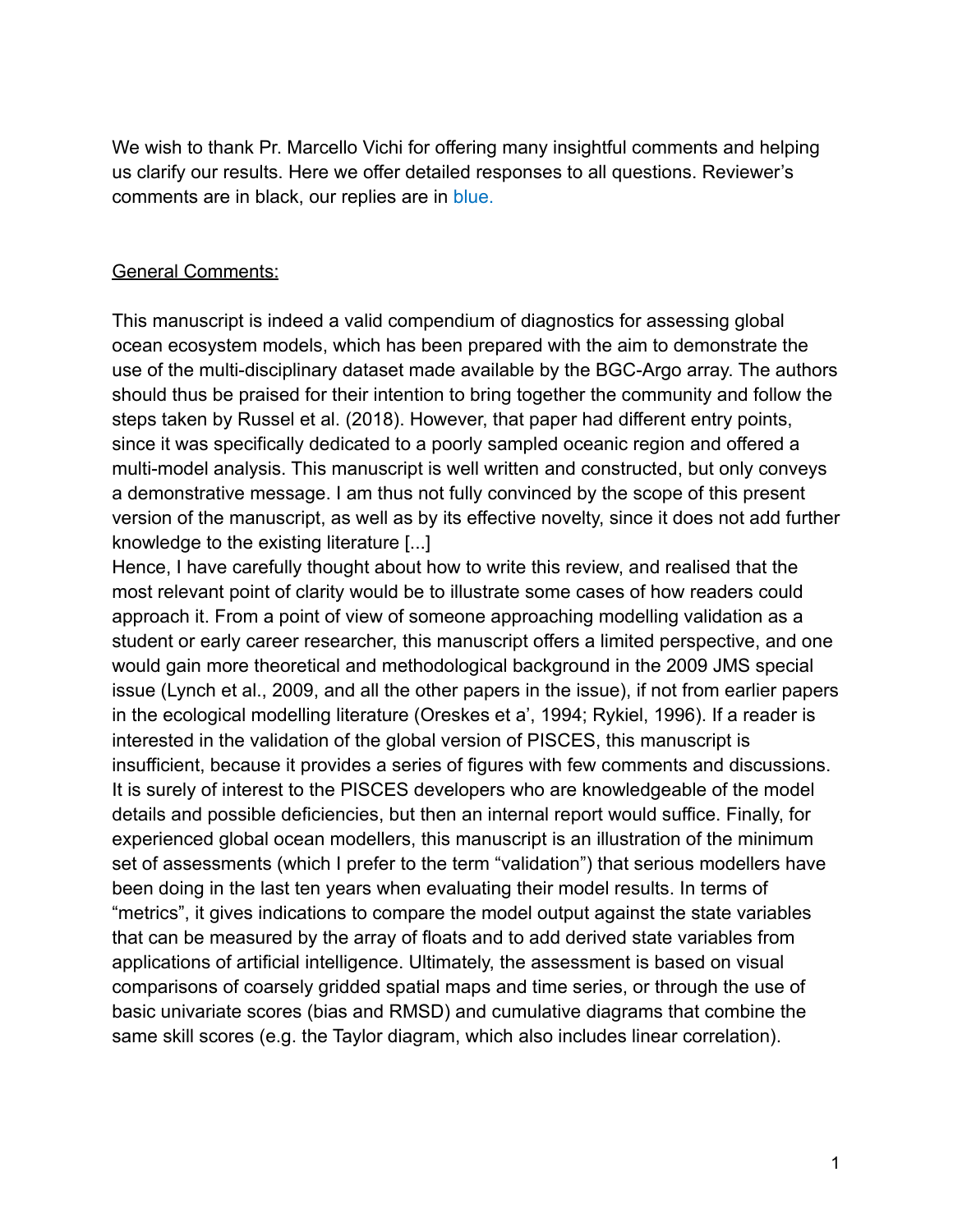REPLY: Thanks for the careful assessment of our work. The goal of this paper is to demonstrate the use of BGC-Argo floats for the evaluation of BGC models at the global scale, through a concise evaluation of the CMEMS global BGC forecasting system. Our hope is that the methodology employed in this study can be useful and informative for other research teams interested in model assessment with BGC-Argo floats. In particular, the main points we want to highlight are: 1) how do we handle BGC-Argo data (e.g., quality control and flags) for model assessment purposes, and 2) to propose BGC-Argo metrics, which we believe are useful to assess the accuracy of the model state. We have intentionally chosen simple metrics, a minimum set of assessments and basic quantitative techniques (visual inspection, bias and RMSE) to focus the message of the study on the 2 points listed above and not on the evaluation of the model simulation. Therefore, this study is not designed as a review of biogeochemical models validation and it does not represent a thorough assessment of PISCES either.

We agree with the reviewer that the main message conveyed by the manuscript is not clear enough and that it can be confusing for the reader. Based on the reviewer's comments, we will modify the manuscript so that the main message of the study appears more clearly to the reader.

First, we will change the title to "*Using BGC-Argo floats for the assessment of marine biogeochemical models : a case study with CMEMS global forecasting system.* "

In the abstract, P1, L-28, we will change to "*Here, we demonstrate the use of the global array of BGC-Argo floats for the assessment of biogeochemical models through a concise evaluation of the CMEMS global forecasting system. We first detail the handling of the BGC-Argo data set for model assessment purposes, then we present 18 assessment metrics to quantify the success of BGC model simulations. The metrics evaluate either the model state accuracy or the skill of the model in capturing emergent properties, such as the Deep Chlorophyll Maximums (DCMs) or Oxygen Minimum Zones (OMZs). These metrics are associated with the air-sea CO<sup>2</sup> flux, the biological carbon pump, oceanic pH and oxygen levels. We also suggest four diagnostic plots for displaying such metrics.*"

In the introduction, the paragraph starting P. 4, L2 , will change to " *We aim to demonstrate the use of the BGC-Argo global array for the assessment of BGC models at the global scale. To that end, we performed a concise evaluation of CMEMS global BGC forecasting system using the global fleet of BGC-Argo floats. We expect that the methodology employed here (from the data handling to the use of assessment metrics) would be useful and informative for other research teams interested in model evaluation with BGC-Argo floats.* "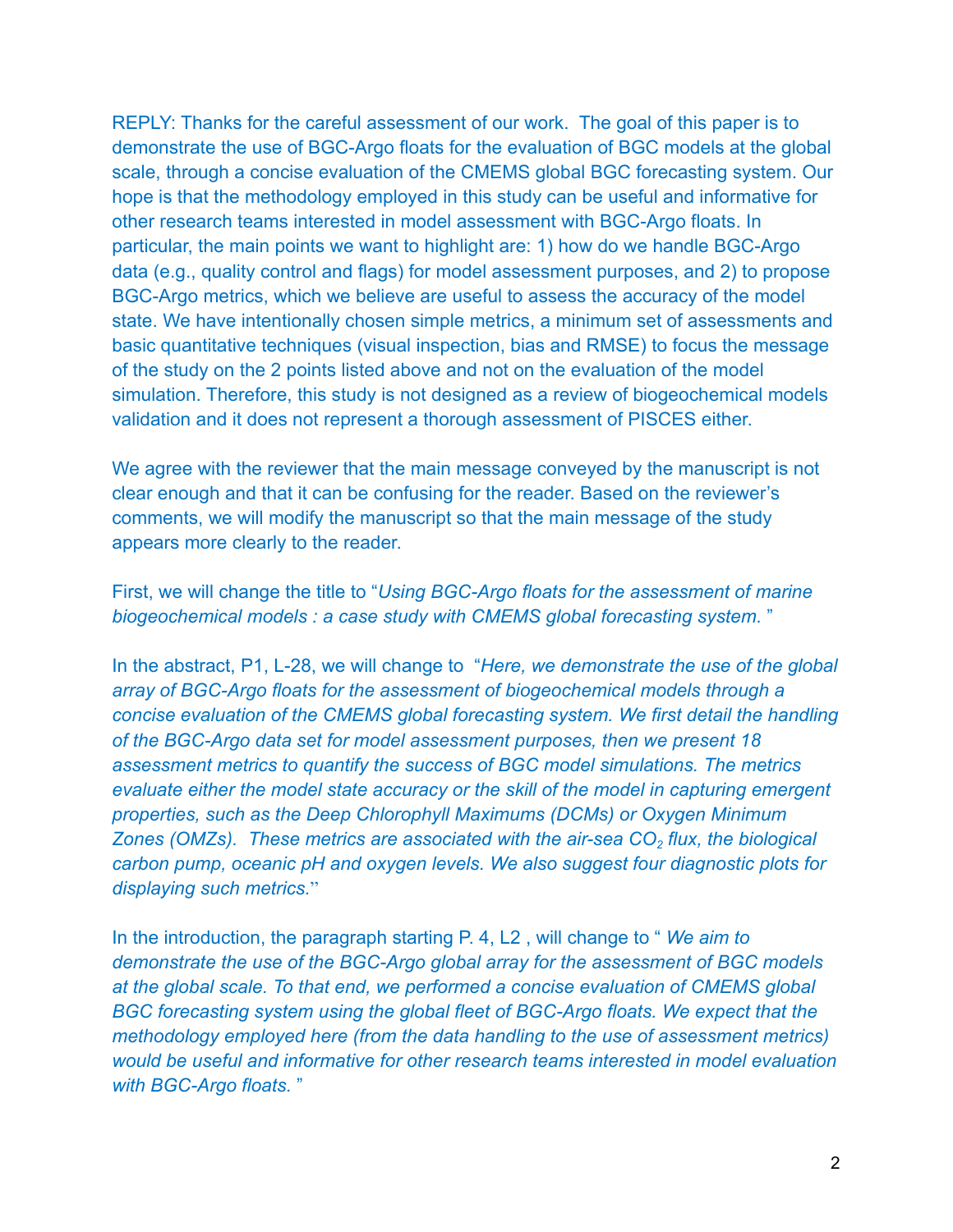The BGC-Argo data are certainly invaluable, and this is the reason why the community has strived to develop the technology and the financial support to deploy them. The authors did not however succeed in showing their enhanced value for model assessment, beyond the obvious consideration that this increases the number of data, which would be much more evident if this same assessment was done by comparing datasets with and without the contribution of the BGC-Argo.

REPLY: The reviewer brings up an interesting point. It is true that BGC-Argo dramatically increases the availability of data collected by traditional oceanographic cruises. It would indeed be informative to repeat the same assessment by comparing datasets with and without the contribution of the BGC-Argo, such as for example the World Ocean Atlas. While we are very interested in this question, we do not think it belongs to this paper whose main focus is to show the use of BGC-Argo floats for model assessment rather than showing the impact of increasing the number of observations on skill scores.

In summary I have found two major issues with this manuscript that the authors have not considered to a satisfactory extent:

The loose definition of metrics and the absence of uncertainties' treatment. The authors use the term metrics in a rather ambiguous way. They also do not differentiate between measured data and artificially generated data. This implies that the evaluation process does not necessarily lead to an improvement of the model(s).

REPLY: We agree with the reviewer that our definition of metrics was somewhat ambiguous. In the introduction, we will change our definition of metrics based on the recent review of Hipsey et al. [\(2020\)](https://www.zotero.org/google-docs/?SCeuhG):

"*In this study, the BGC-Argo dataset is used in conjunction with the model evaluation framework developed by Hipsey et al. (2020). In particular, they propose three levels of assessment metrics to evaluate the skill of a model simulation: state variables validation (e.g., Chla, nitrate, oxygen, etc…), mass fluxes and process rates validation (e.g.,primary production or division rates), and emergent properties validation (e.g., Deep Chlorophyll maximum, or Oxygen Minimum zones). In this study we present 18 metrics for the assessment of a model simulation with BGC-Argo data. Most of them evaluate the model state accuracy through the comparison of simulated state variables with BGC-Argo observations in the mixed layer or at fixed depth. In addition, some of the metrics assess the skill of the model in capturing emergent properties. These metrics are associated with the air-sea CO<sup>2</sup> flux, the biological carbon pump, oceanic pH, oxygen levels and Oxygen Minimum Zones (OMZs). Recent works demonstrated*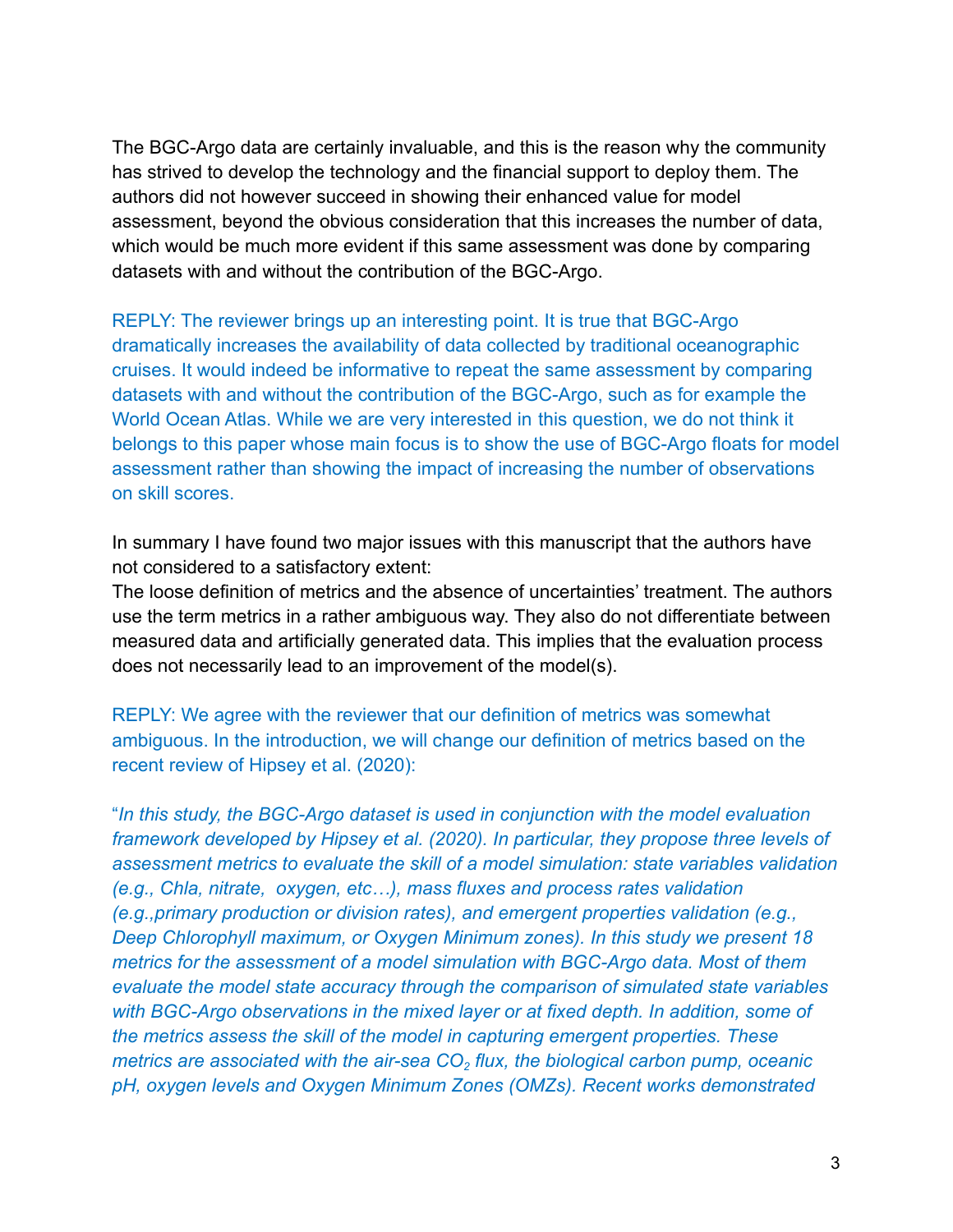*the feasibility of calculation at basin scale, from BGC-Argo observations, of mass fluxes and process rates, such as primary production, phytoplankton division and accumulation rates [\(Yang et al., 2021; Mignot et al.,](https://www.zotero.org/google-docs/?JlMsKB) 2018), net community production [\(Plant et al., 2016\)](https://www.zotero.org/google-docs/?Z1csey), or carbon export (Dall'Olmo [et al., 2016\)](https://www.zotero.org/google-docs/?kgGx63). However, it would be arduous to achieve such estimations on the global BGC-Argo dataset as it requires ad hoc calibration that cannot be easily defined. As a consequence, the evaluation of simulated process rates with BGC-Argo data is not addressed in this study*."

In reply to the second comment, as we explain above, the object of the paper is not a thorough analysis of the model performance. Nevertheless, the proposed concise evaluation of the model (e.g., maps of rmsd) can be further exploited (e.g., by analysing the spatial and temporal distribution of the rmsd maps or multivariate relationships of the errors) to study the model uncertainty sources.

Last , we agree with the reviewer that we do not provide justification for mixing together measured data with artificially-generated data. We will add a paragraph in the Data section that justify our choice.

" *Finally, we complemented the existing BGC-Argo dataset with pseudo-observations of NO<sup>3</sup> , PO<sup>4</sup> , Si, and DIC concentrations as well pH and pCO<sup>2</sup> using the CANYON-B neural network (Bittig et al., 2018). CANYON-B estimates vertical profiles of nutrients as well as the carbonate system variables from concomitant measurements of floats pressure, temperature, salinity and O<sup>2</sup> qualified in "Delayed "mode together with the associated geolocalization and date of sampling. The CANYON-B estimates of NO<sup>3</sup> and pH were merged with measured values on the rationale that CANYON-B estimates have RMS errors (NO3 = 0.7 μmol/kg , pH= 0.013) (Bittig [et al., 2018\)](https://www.zotero.org/google-docs/?HUqfCH) which are of the same order of magnitude than the BGC-Argo observations errors (NO3 = 0.5 μmol/kg , pH= 0.07) [\(Mignot et al., 2019; Johnson et al., 2017\).](https://www.zotero.org/google-docs/?nhh8lx) We also verified that RMS errors of CANYON-B estimates are at least 4 times lower than the RMS difference between the model and CANYON-B estimates, so that the comparison of simulated properties with the neural network estimates leads to an evaluation of the model performance. We believe it is reasonable to draw conclusions on the model uncertainty from CANYON-B estimates as long as the pseudo-observations errors are much lower than the model-pseudo observations RMS difference. However, caution should be considered when errors are comparable.*"

The unconvincing enhancement of the effective role of BGC-Argo data in model assessment. Basically, the question I have is: why BGC-Argo are good enough and should be used separately and not as part of a global compilation of data such as the World Ocean Atlas? (which incidentally includes or will include the BGC-ARgo data).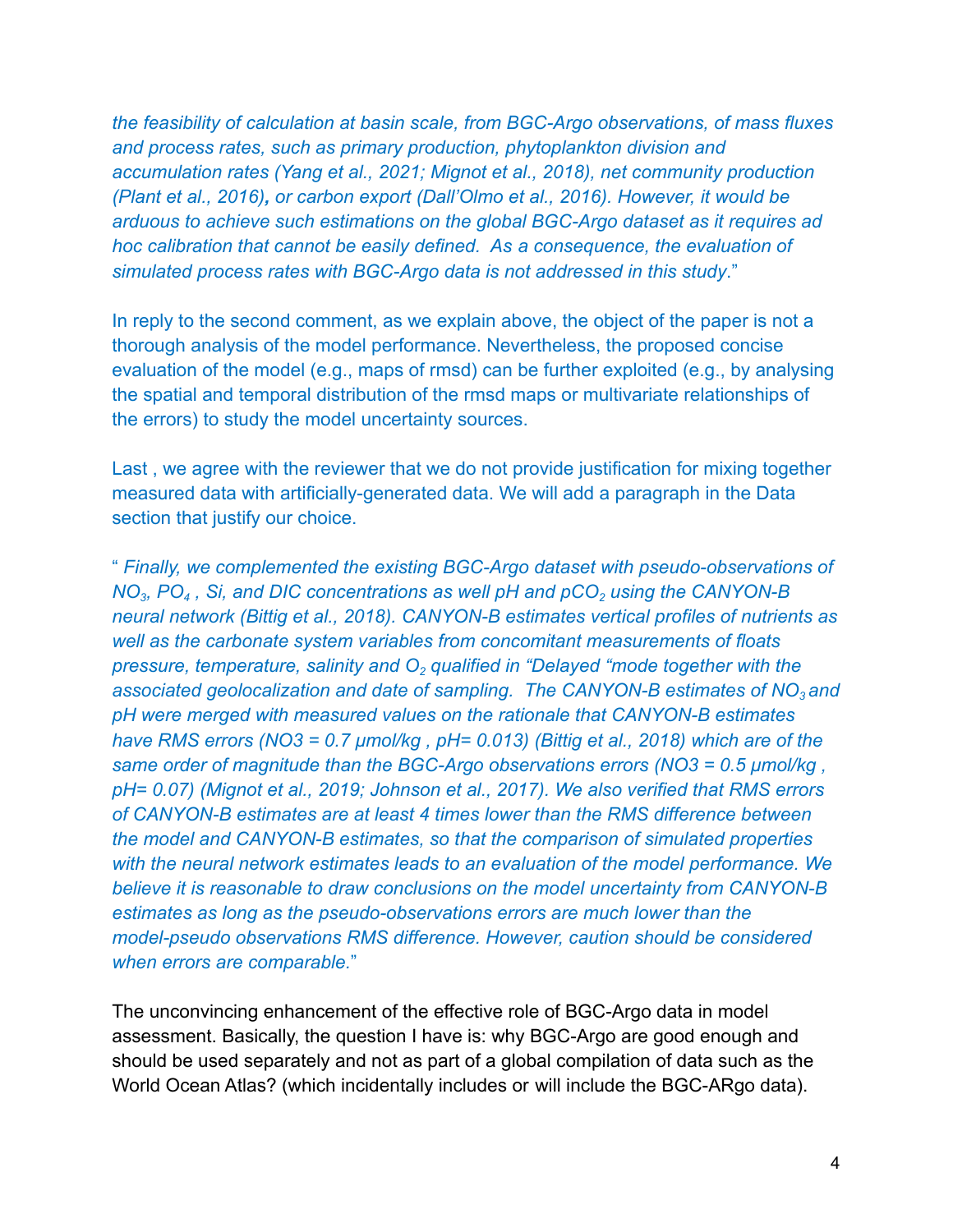Since BGC-Argos are ultimately increasing the availability of data that are usually collected by means of traditional oceanographic cruises, what is indeed their value in model validation?

REPLY: We thank the reviewer for bringing this to our attention. When we wrote the first version of the manuscript, we did not know that the BGC-Argo data were available from the World Ocean Database (WOD). We have examined the documentation that deals with the data processing in the WOD

([https://www.ncei.noaa.gov/sites/default/files/2020-04/wod\\_intro\\_0.pdf\)](https://www.ncei.noaa.gov/sites/default/files/2020-04/wod_intro_0.pdf) but we haven't found sufficient information concerning the data mode used in the WOD. As we detail in the manuscript, the "Delayed-mode" represents the highest quality of data but for some variables, only a limited fraction of data is accessible in "Delayed-Mode". Consequently, for each variable, we selected the highest quality of data (i.e., "Adjusted" or "Delayed mode") that did not compromise too much the number of observations available. We are not sure whether such data selection is possible with the World Ocean Database, so we prefer to use the BGC-Argo data directly downloaded from Argo Coriolis Global Data Assembly Centre and not as part of a global compilation of data.

Furthermore, one of the issues of large databases such as WOD, is the accessibility and the interoperability of the data that compose it, which, ultimately, affects their overall accuracy. Using the BGC-Argo dataset separately is a way to ensure consistent accuracy. The GLODAP V2 data set (on which CANYON B is developed) is an illustration of an interoperable homogenous data set (with very strict data QC procedure) used for model assessment and not used as part of a global compilation of data.

Finally, in reply to the last question, the BGC-Argo floats provide observations at high vertical and temporal resolutions and for long periods of time allowing to compute time-series of vertical characteristics of the variables. This is not possible with discrete vertical samplings provided by cruise cast *in situ* measurements..

We will comment on these points in the revised version of the manuscript.

For clarity, I would like to elaborate more on the first concept above, while the second point is mostly derived from the specific comments detailed in the next section. Russel et al (2018) also use the concept of metrics in a wider sense, although they define metrics as "any quantity or quantifiable pattern that summarizes a particular process or the response in a model to known forcings". The strength of the ACC transport at Drake Passage or the latitude of the maximum zonal mean winds over the Southern Ocean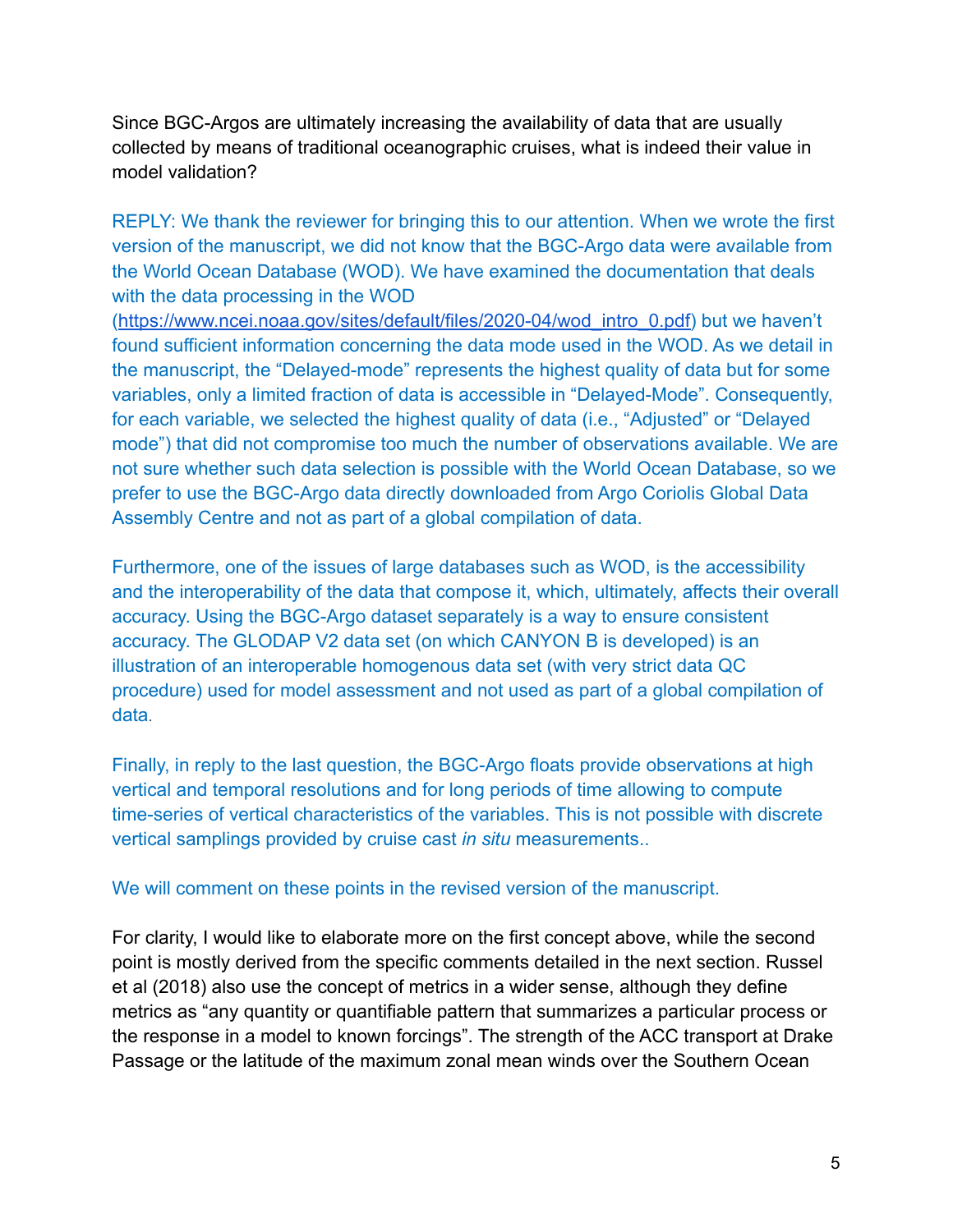are "metrics" in this context. They are combinations of state variables, or values of state variables at specific locations.

In this context, all the surface state variables listed in Table 2, are indeed components of the biological carbon pump, but they are not metrics. They are simply state variables. Only when considered together to evidence emergent patterns they may give indications of proper process functionality (e.g. the ratio of particulate organic carbon to total chlorophyll, de Mora et al, 2016). I agree that the DCM and the "nutricline" (which would deserve a more appropriate definition, see specific points below) are "metrics", as well as the depth of the hypoxic layer. Mixing together indicators of processes with state variables is confusing, unless a rigorous link between a single state variable and the process is established.

REPLY: As we explain above, we have changed our definition of metrics. We now use the framework proposed by Hipsey et al. (2020)*.* They propose three levels of assessment metrics to evaluate the skill of a model simulation: state variables validation (e.g., Chla, nitrate, oxygen, etc…), mass fluxes and process rates validation (e.g.,primary production or division rates), and emergent properties validation (e.g., Deep Chlorophyll maximum, or Oxygen Minimum zones). We will indicate in Table 2, which level a proposed metric is referring to. We will also make a rigorous link between the state variable and the associate process.

This manuscript increases the risk of misinterpretation by mixing together "metrics" and skill scores. Neither Russel et al (2018) and this manuscript expand on the concept of metrics performance and objective assessment (performance indicators, skill scores, cost functions, are all synonyms that depend on the specific discipline), which was instead done by Allen et al. (2007), Friedrichs et al. (2009), Vichi and Masina (2009) and others in the JMS special issue. For ease of simplicity, I will use the term skill score, which is the one used in the more mature field of weather forecasting. State variables can be assessed using univariate skill scores, and this is a necessary exercise for any modeller to ensure the model has some grip with reality. Figure 3 and the other density plots in the Appendix give a visual indication of the skill score, but they do not quantify it (e.g. Smith and Rose, 1995; Rose and Smith, 1998). I also have another question linked to my Point 2 (and further detailed in the specific comments): why should this exercise be done only with the BGC-Argo and not also including the other existing data? Since BGC-Argo are evaluated against cruise cast benchmarks, then those data are usually considered always superior, and should be used. Again, the real value of the BGC-Argo would have been shown if the score had been substantially modified with the inclusion of the Argo data.

REPLY: We will add a Table that quantifies the skill scores for each metrics as done in Vichi and Masina [\(2009\)](https://www.zotero.org/google-docs/?clugqp) or Doney et al. [\(2009\).](https://www.zotero.org/google-docs/?J5p0QE) As we explain above, we believe it is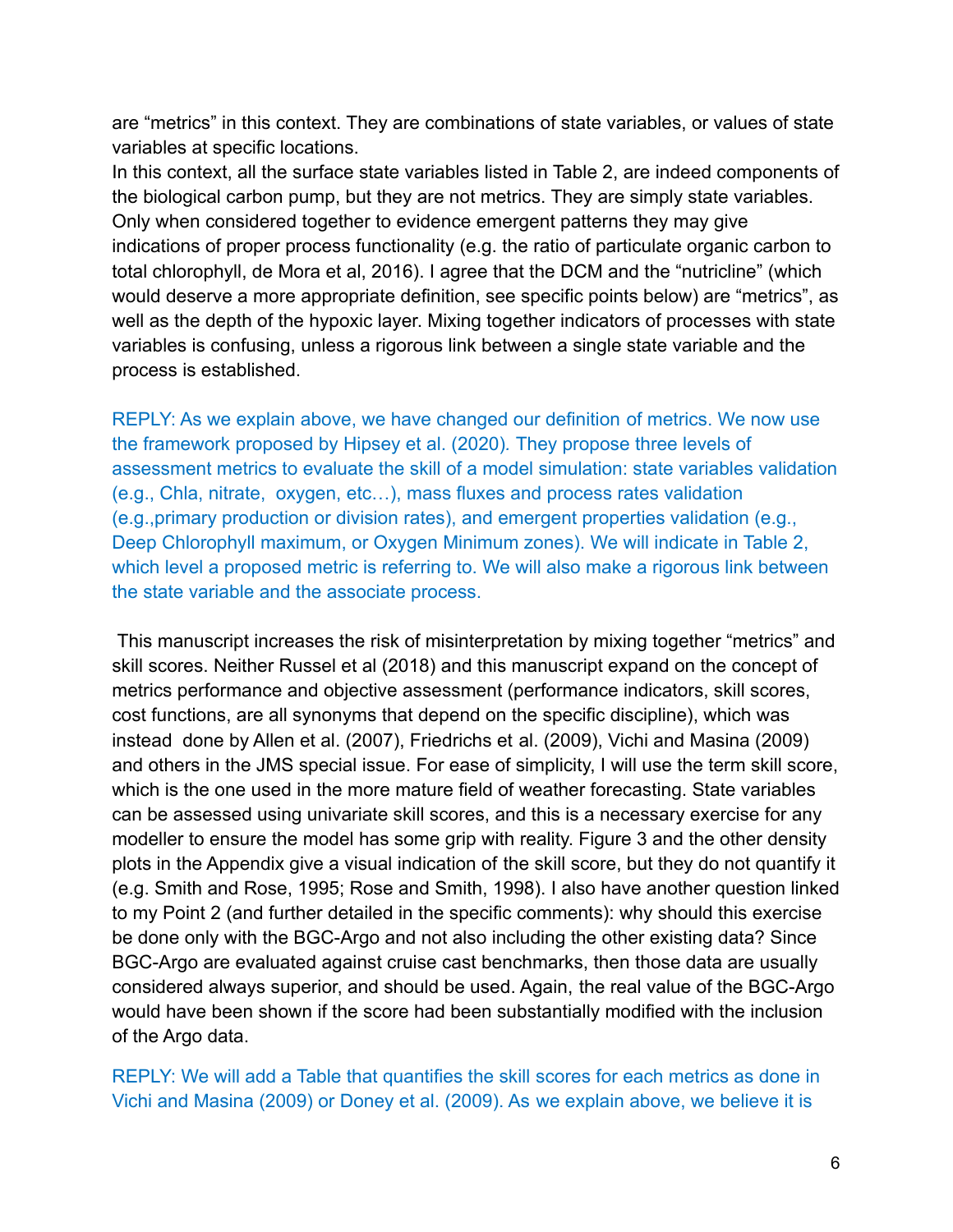more reasonable to use the BGC-Argo data as a separate dataset rather than as part of a global compilation of data.

# Specific comments:

P2L1 - Earlier work has specifically addressed the impact of assimilation on the carbonate system (Visinelli et al., 2017)

## REPLY: We will add the reference in the revised version of the manuscript.

P2L26-29 - This sentence is mixing together sensor accuracy, which has been assessed by Johnson et al and Mignot et al, in two specific regions of the world ocean) and temporal/vertical resolutions, which have not been assessed as far as I am aware. This is misleading. 10 days may not be sufficient for all variables, as well as the vertical binning that is done. The comparisons have assessed the equivalence between rosette casts and the floats, but they say nothing about the temporal and vertical resolution. For certain processes, such as carbon exchange and phytoplankton biomass through chlorophyll and backscattering proxies, a resolution of 10 days would lead to sampling aliases either of the mean or of the variability (Monteiro et al., 2015, Little et al., 2018). These are examples from the Southern Ocean, where there is the highest density of buoys.

# REPLY: We will revise the sentence and we will remove the part about the temporal and vertical resolutions.

P2L32-34 - The authors should be more specific. Other datasets, such as for instance remote sensing, are less limited in terms of temporal and spatial resolutions. This is connected to the concerns expressed in Point 1 above.

REPLY: We will revise the sentence, and we will be more specific about the temporal and spatial resolutions.

P4L3-5 This sentence seems to imply that one can only perform point-by-point comparisons when there are few floats, which is odd. Again linked to my main Point 1 above. The authors should explain why given the current computing capability, they only suggest to perform diagnostics for few selected tracks and not for the overall dataset (Section 5.d).

REPLY: We have changed this paragraph based on point 1 and point 2 (see above). This sentence will be removed in the revised version of the manuscript.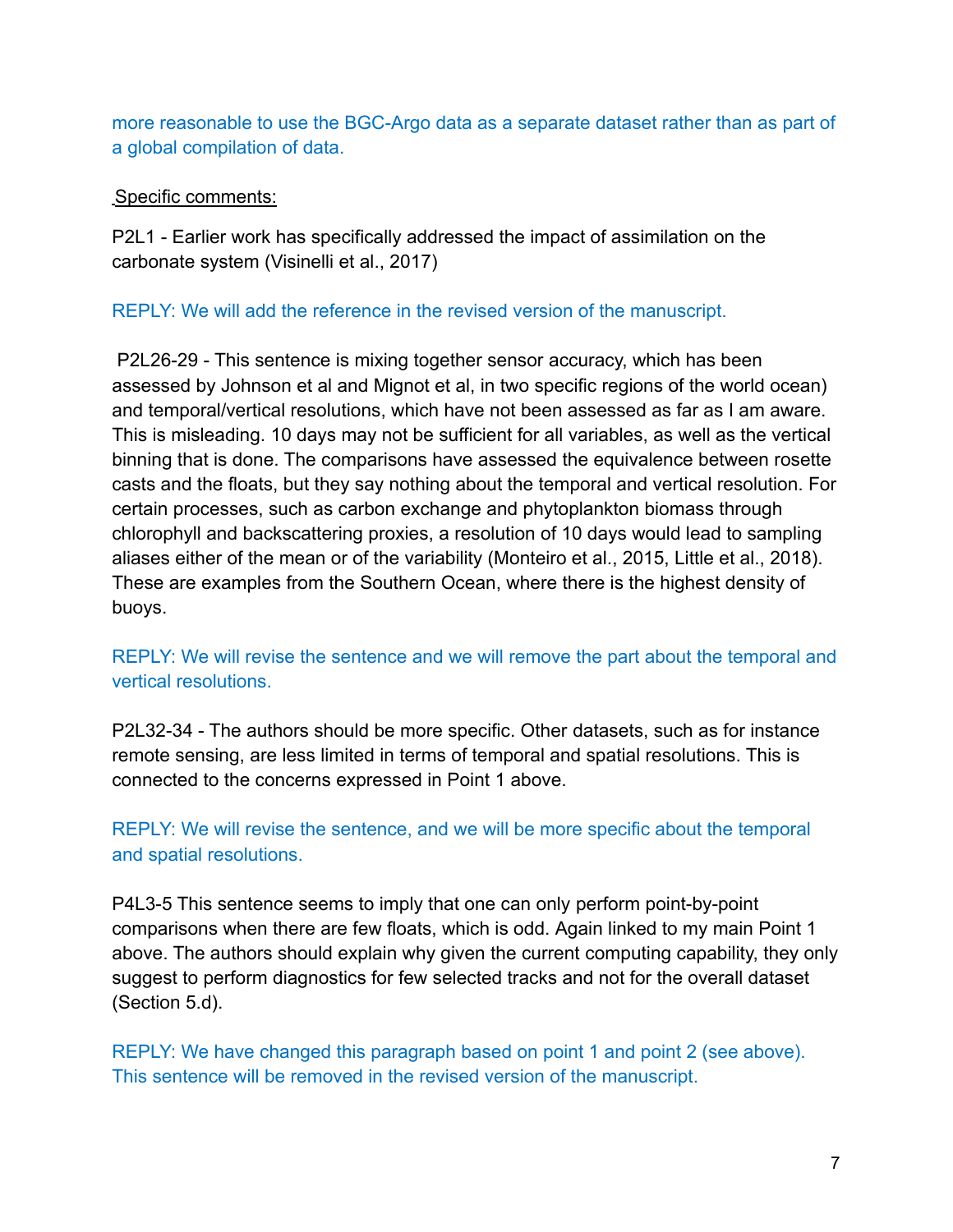P4L12-16 The connection between the variables and the ocean health/ecosystem functioning is not made explicit in the text. Taking as an example the ocean health index (http://www.oceanhealthindex.org/), establishing ocean health is obtained as a multivariate analysis of several data layers, forming a selected set of drivers and their associated thresholds. The authors should be more explicit about their intent here.

REPLY: We have changed our definition of metrics. We will no longer refer to ocean health and ecosystem functioning in the revised version of the manuscript.

P5L12-13 This is not an objective criterion. What is an acceptable level of compromise?

REPLY: We have added an objective criterion to the paragraph: *" However, for some variables, only a limited fraction of data is accessible in "Delayed-Mode". Consequently, for each variable, we selected the data modes, where at least 80 % of the data are available (see Table 1)*. *Note that this criterion does not apply to O<sup>2</sup> , where only delayed mode data were selected in order to generate the pseudo-observations from CANYON-B neural network (see after).* "

P5L22 There are many other relationships, and they have been shown to give different results (e.g. Thomalla et a., 2017l). The authors should explain why they are recommending this one.

REPLY: In the revised version of the manuscript, we will use a POC vs  $b_{bp}$  relationship developed for the global ocean ([https://catalogue.marine.copernicus.eu/documents/QUID/CMEMS-MOB-QUID-015-010](https://catalogue.marine.copernicus.eu/documents/QUID/CMEMS-MOB-QUID-015-010.pdf) . $pdf$ ) based on a global database of in situ POC and satellite  $b_{bp}$  [\(Evers-King et al.,](https://www.zotero.org/google-docs/?qFgr6s) [2017\).](https://www.zotero.org/google-docs/?qFgr6s) This relationship, developed for global application, has been shown to

outperform regional relationships, such as Cetinic et al. [\(2012\)](https://www.zotero.org/google-docs/?dxHfCb), at global scales.

P6L12-15 It appears that this method of linear resampling would artificially increase the number of data, and hence bias the statistical results, especially in conditions where there are not enough data.

REPLY: This is a good comment. We will add that the method of linear resampling can possibly bias our statistical results.

P7L10-12 The authors do not discuss what would happen if the MLD is different between the observations and the model.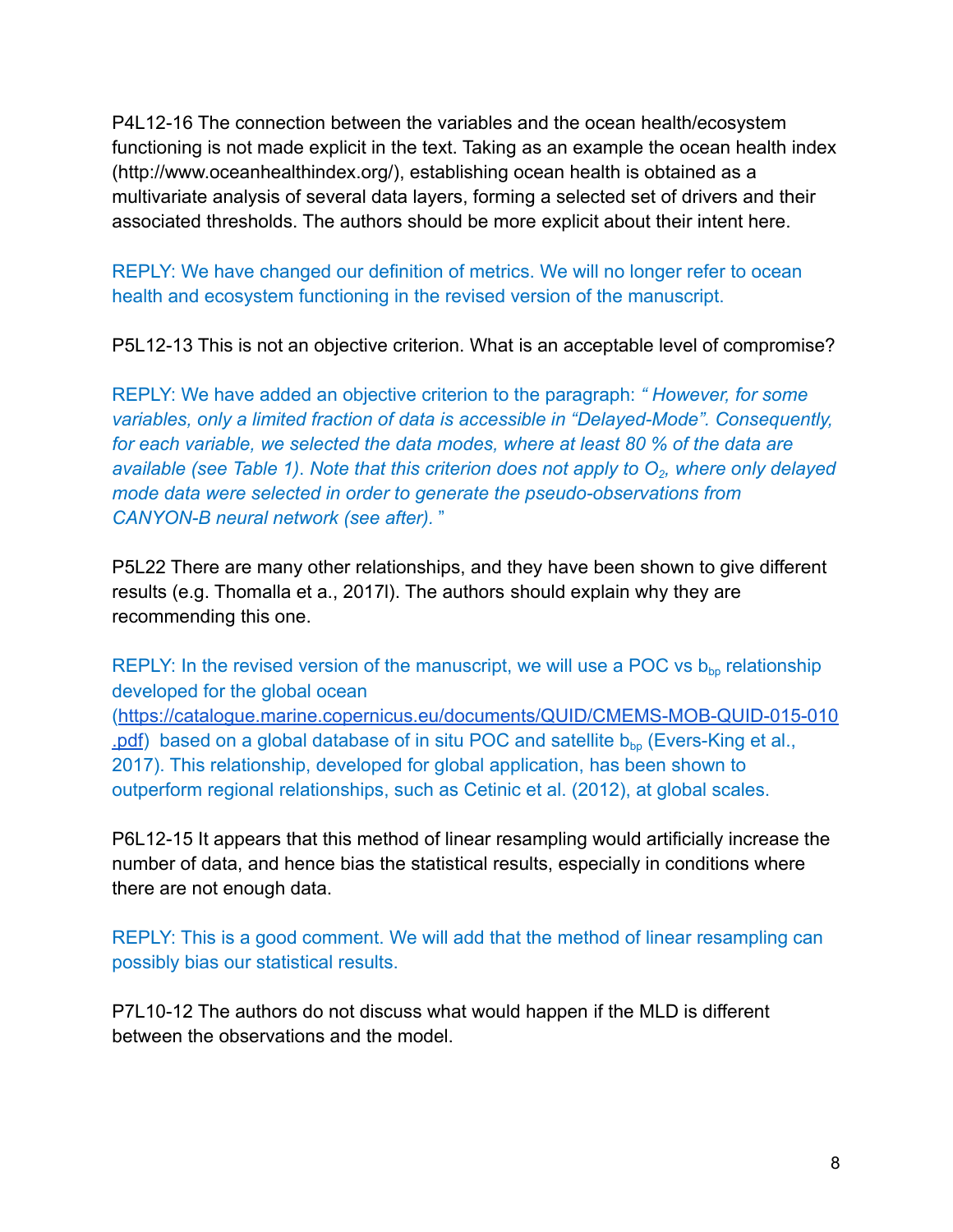REPLY: In this study, the dynamical component has been extensively validated [\(Lellouche et al., 2013, 2018\)](https://www.zotero.org/google-docs/?wtY1Rc), and correctly represented variables that are constrained by observations (e. g., temperature and salinity), including Argo profiles. We verified that the MLD, which is calculated on a density criterion basis, is indeed correctly represented in the model. The global bias between the model and the BGC-Argo observations is 0.3 m. We will add a sentence that specifies that we verified that the MLD is well simulated by the model.

P7L29-30 Related to my point 1 above. The relationship between the state variables and the ecosystem functions is not made explicit. The term "useful" should be motivated.

REPLY: We will revise this section, and we will make the relationship between the state variables and ecosystem function more explicit. Note that, we will add new metrics in the mesopelagic layer as explained below.

"*The biological carbon pump is the transformation of nutrients and dissolved inorganic carbon into organic carbon in the upper part of the ocean through phytoplankton photosynthesis and the subsequent transfer of this organic material into the deep ocean. The functioning of this pump relies on key pools of nutrients and carbon as well as a number of processes that control mass fluxes between the pools.*

*The first level of assessment of a biological carbon pump simulated by a model consists in evaluating the different pools (or state variables) of the pump (Hipsey et al. 2020). In particular, the comparison of simulated surface nutrients (NO<sup>3</sup> , PO<sup>4</sup> , and Si), DIC, Chla and POC with BGC-Argo observations gives an indirect evaluation to demonstrate the model is capturing key processes of the biological carbon pump in the upper layer of the ocean, such as primary production, respiration, grazing. A second-level , and more indicative, assessment would be to directly compare these key processes with measured mass fluxes, but this is not addressed in this study. The surface nutrients , DIC, Chla and POC (hereinafter denoted sNO<sup>3</sup> , sPO<sup>4</sup> , sSi, sDIC, sChl and sPOC) correspond to the average concentrations in the mixed layer.*

*Similarly, the evaluation of the mesopelagic nutrients, DIC and POC concentration (hereinafter indicated with the subscript meso ) provides an indirect evaluation of the key processes in the mesopelagic layer, such as export production, respiration,etc. The mesopelagic concentrations correspond to the depth-averaged concentrations between the base of the mixed layer down to 1000 m.* "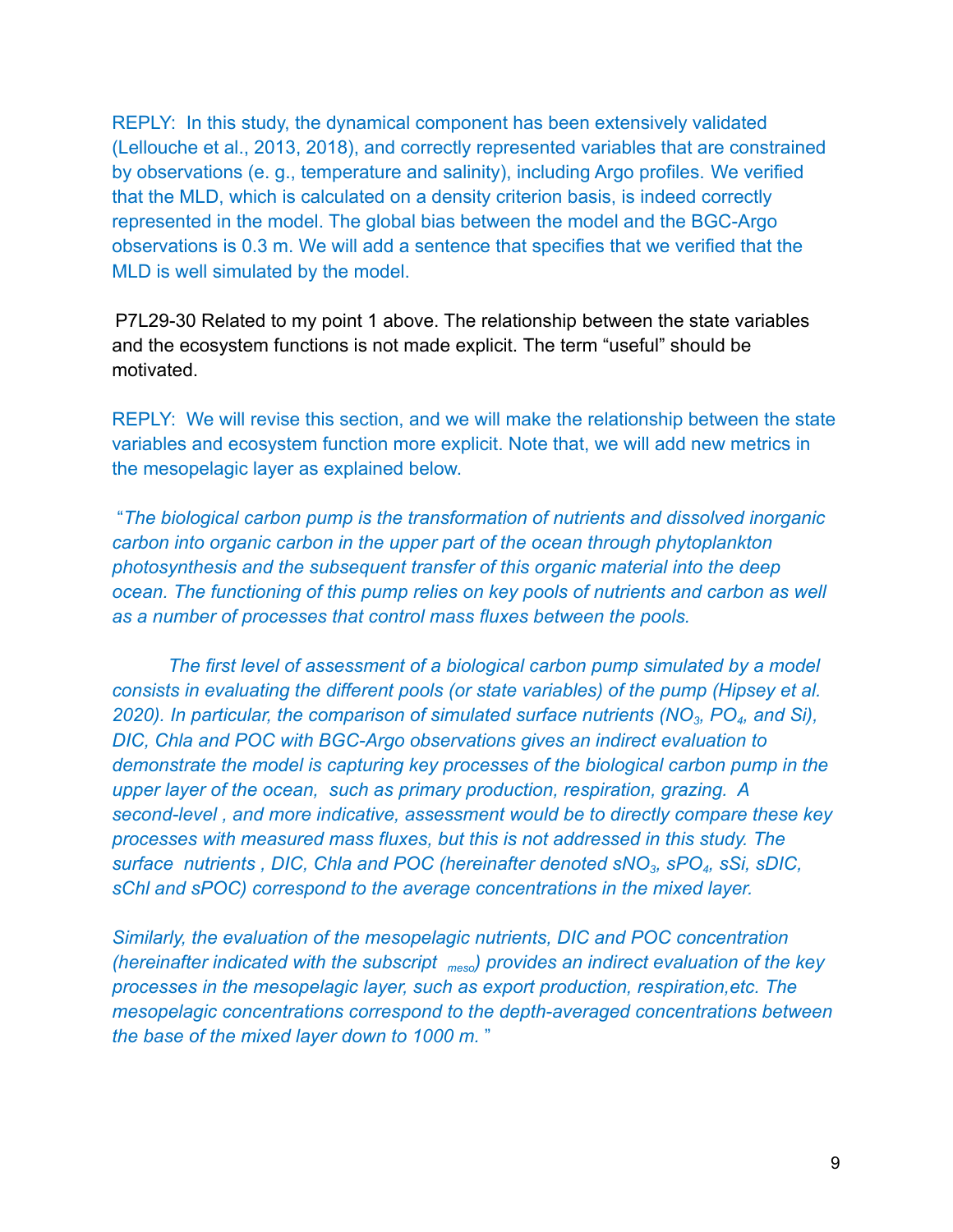P8L7-8 Same as above, the value of DCM as an indicator should be contextualized. Why are BGC-Argo data providing a better estimate of this metric than other data?

REPLY: We will revise the paragraph and we will contextualize the use of the DCM as an indicator. "*At the base of the euphotic layer of stratified systems, a Chla maximum (hereinafter denoted Deep Chlorophyll Maximum, DCM) develops that generally escapes detection by remote sensing (Barbieux et al., [2019; Cullen, 2015; Letelier et](https://www.zotero.org/google-docs/?kDpAUg) [al., 2004; Mignot et al., 2011, 2014\).](https://www.zotero.org/google-docs/?kDpAUg) It has been suggested that the DCM plays an important role in the synthesis of organic carbon by phytoplankton [\(Macías et al., 2014\)](https://www.zotero.org/google-docs/?sdA6Iv). DCMs are therefore important features to be assessed in BGC models with respect to biological carbon pump processes such as the primary production. Furthermore, DCMs are also an emergent feature that develops in response to complex physical and biogeochemical interactions [\(Cullen, 2015\).](https://www.zotero.org/google-docs/?h4IcE7) Thus, their evaluation provides critical information regarding the accuracy of the model in capturing complex patterns of key ecosystem processes.* "

As we explain above, the BGC-Argo data provide consistent profiles at high vertical and temporal resolution allowing to derive time-series of DCM depths. In comparison, discrete vertical samplings provided by cruise cast *in situ* measurements have a vertical resolution much lower (10 samples taken over a 100 m layer ), with no repetitive sampling.

P8L13 Please explain what H is.

REPLY: It is an omission on our part. H is the mixed layer depth. We will replace H by MLD.

P8L14-16 This may be confusing for some readers, since it's not technically a gradient. The cited paper uses and justifies this definition. I'd suggest the authors to be more precise and give their definition and how this is an effective metric of the carbon pump. Also, there is a difference in sampling between argo and the layers of discrete models. How is this taken into account?

REPLY: We will be more precise about the definition of the nitracline depth and describe how this is an effective metric of the carbon pump.

"*The vertical supply of NO<sup>3</sup> to the surface layers is a critical process of the biological carbon pump as NO<sup>3</sup> is often depleted in the surface layers and is a limiting factor for phytoplankton photosynthesis in most oceanic regions. This flux depends, among other things, on the vertical gradient of NO<sup>3</sup> (the nitracline), and, in particular, its depth (the*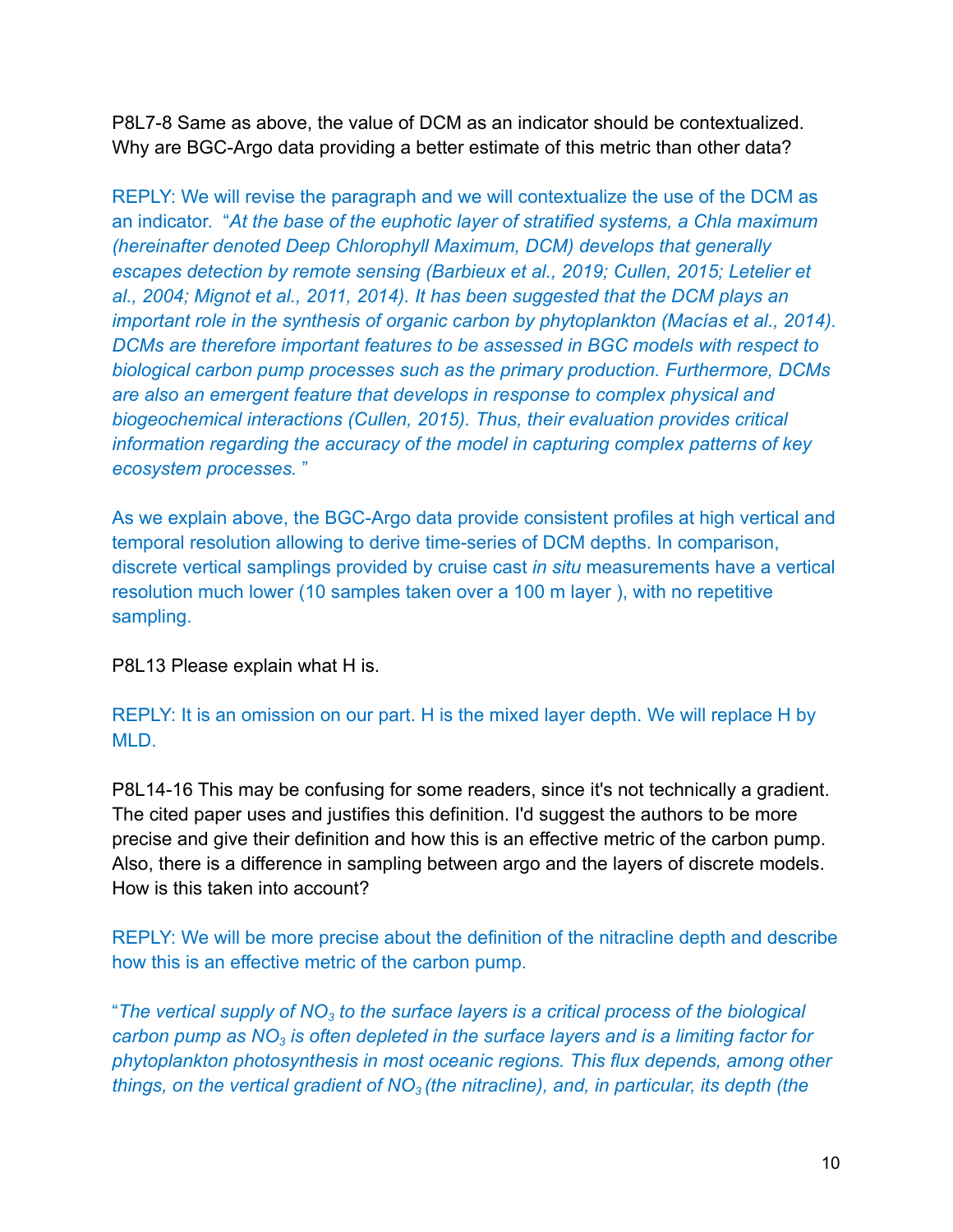*nitracline depth)* [\(Cermeno et al., 2008; Omand and Mahadevan, 2015\)](https://www.zotero.org/google-docs/?kZG67i)*. Therefore, the comparison of the simulated nitracline depth with BGC-Argo observations allows for an indirect assessment of the model quality in reproducing vertical fluxes of NO<sup>3</sup> . Following previous studies* (Cermeno et al., 2008; Lavigne et [al., 2013; Richardson and Bendtsen,](https://www.zotero.org/google-docs/?KXFitR) [2019\)](https://www.zotero.org/google-docs/?KXFitR)*, the depth of the nitracline corresponds to the first depth where NO<sup>3</sup>* is detected. *The threshold value is set to 1 μmol/kg, which corresponds to an upper estimate of BGC-Argo NO<sup>3</sup> data accuracy* [\(Johnson et al., 2017;](https://www.zotero.org/google-docs/?tS1DA7) Mignot et al., 2019). "

Finally, there is indeed a difference in sampling between the BGC-Argo and the layers of discrete models. This is clearly visible in the scatterplot for the nitracline , the DCM and the OMZ depths. We will comment on this point in the revised version of the manuscript.

P8l28-30 At P4L11 it is reported "depth of the OMZ". This the depth of the oxygen minimum. It should be explained how and why this is a good indicator, and why the BGCArgo data are superior in its identification.

REPLY: We will explain in the revised version of the manuscript, why the depth of the oxygen minimum is a good indicator. "*Oxygens levels in the global and coastal waters have declined over the whole water column over the past decades [\(Schmidtko et al.,](https://www.zotero.org/google-docs/?gKVl8D) [2017\)a](https://www.zotero.org/google-docs/?gKVl8D)nd OMZs are expanding [\(Stramma et al., 2008\).](https://www.zotero.org/google-docs/?HFWQiZ) Assessing how models correctly represent ocean oxygen levels as well as the OMZs is therefore critical to monitor their changes over time. Similarly to DCMs, the assessment of OMZs is also informative on how the model simulates emergent dynamics as OMZs originate from intricate physical and biogeochemical interactions [\(Paulmier and Ruiz-Pino,](https://www.zotero.org/google-docs/?bnDxvT) 2009).* "

We detail in a previous reply, why the BGC-Argo are particularly fit in the identification of vertical characteristics of BGC variables.

P9L26 This statement about non-linearity is odd in the context of model goodness-of-fit (Smith and Rose, 1995; Pineiro et al, 2008; Vichi and Masina, 2009). If it's non-linear, then the assessment is failed.

#### REPLY: We will remove this sentence.

P10-8-12 The choice of the binning interval should be discussed. What is the advantage of losing the variability measured by the floats? Why not using the standard deviation as an indicator of the model skill to reproduce the proper scales? These are enhanced features that only the BGC-Argo data would allow to compute.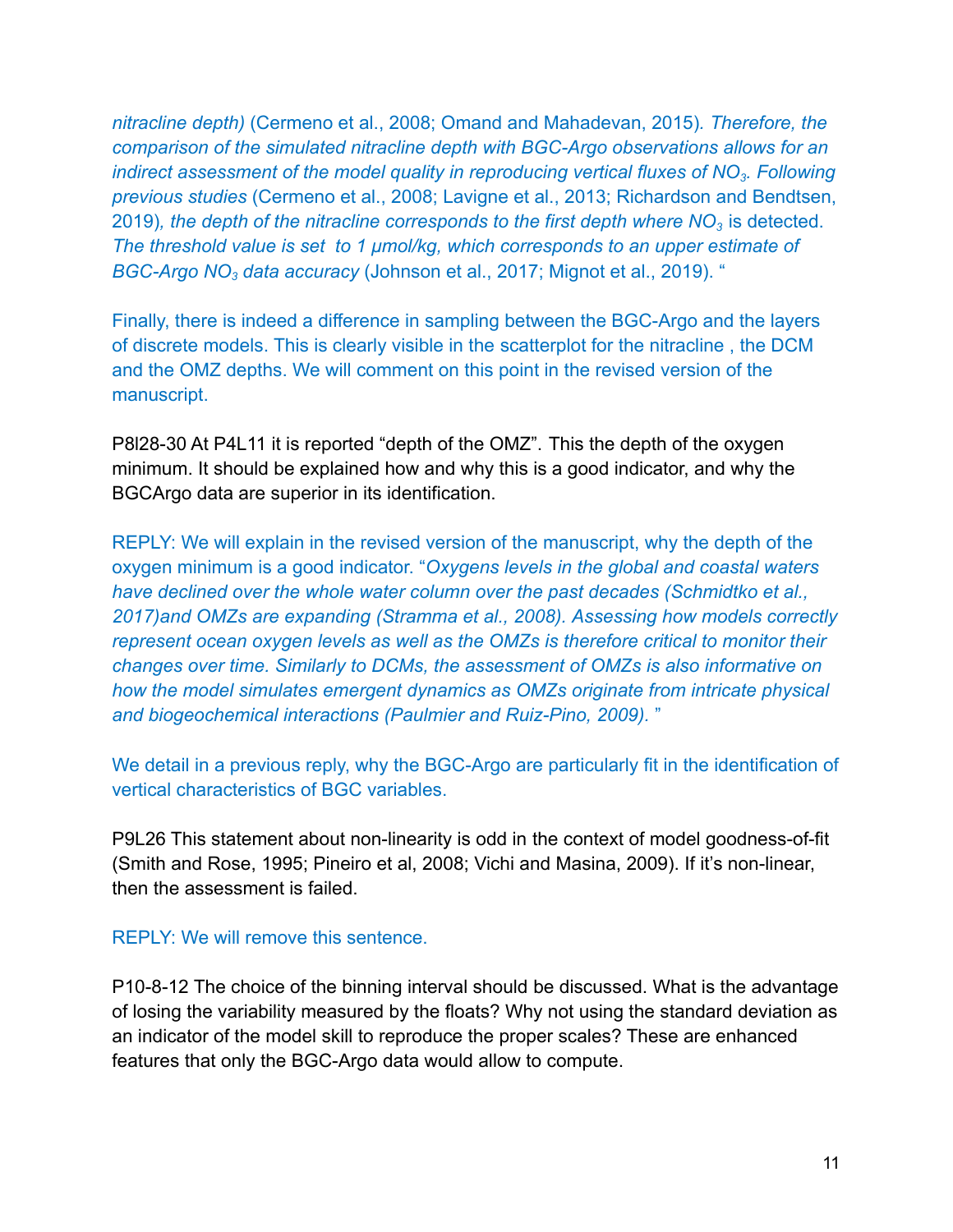REPLY: We will discuss the choice of the binning interval in the revised version of the manuscript. "...*To do so, the metrics from 2009 to 2017 are averaged in 4°x4° bins, bins with less than 4 points being not included. The 4° distance in an upper estimate of the autocorrelation length scales for O<sup>2</sup> , nutrients, and pCO<sup>2</sup> (comprised between 300 and 400 km) between 20° and 40° of latitude in both hemispheres* [\(Biogeochemical-Argo](https://www.zotero.org/google-docs/?OaxOOv) [Planning Group, 2016\)](https://www.zotero.org/google-docs/?OaxOOv)*.*"

We will also add in section 4.c that standard deviation can also be displayed on spatial maps as an indicator of the model skill to reproduce the proper scales. However, we won't show it in the manuscript as we prefer to not overload Figure 4 and the associated supplementary figures with additional panels.

P10L22-24 Allen et al (2007) warned against the visual comparison of time series. This sentence is generic and should be explained in the context of the augmented data provided by the BGC-Argo.

REPLY: We agree with the reviewer that visual inspection relies on the subjective appreciation of the evaluator. Consequently, we will add time-series of normalized skill scores to Figures 5 and 6. We will add this sentence at the end of the section 4c. " *In addition to the time series of metrics, we also displayed time series of normalized skill scores such as percent BIAS and RMSD to avoid relying only on subjective visual inspection*. "

P11L11-14 The results are not presented according to the concept of the biological carbon pump "metric". It is evident that the nutrients are correlated while all carbon flux variables are not performing. Which ultimately questions the use of surface nutrients as indicators of carbon cycling.

REPLY: The fact that nutrients are well represented in the model suggests that the model captures the combination of process rates that drive nutrients dynamics. Some of these process rates drive both the nutrients and carbon dynamics, but there are also rates that are specific to each state variable. This probably explains why the carbon variables are not performing while the nutrients are well simulated. However, it must be recognised that without a direct assessment of the individual rates, we cannot verify this hypothesis. We will clarify this point in the revised version of the manuscript.

P11L31 I cannot see the data "around" the line. I rather see an overestimation. (it is either Cape Verde or Cap Vert)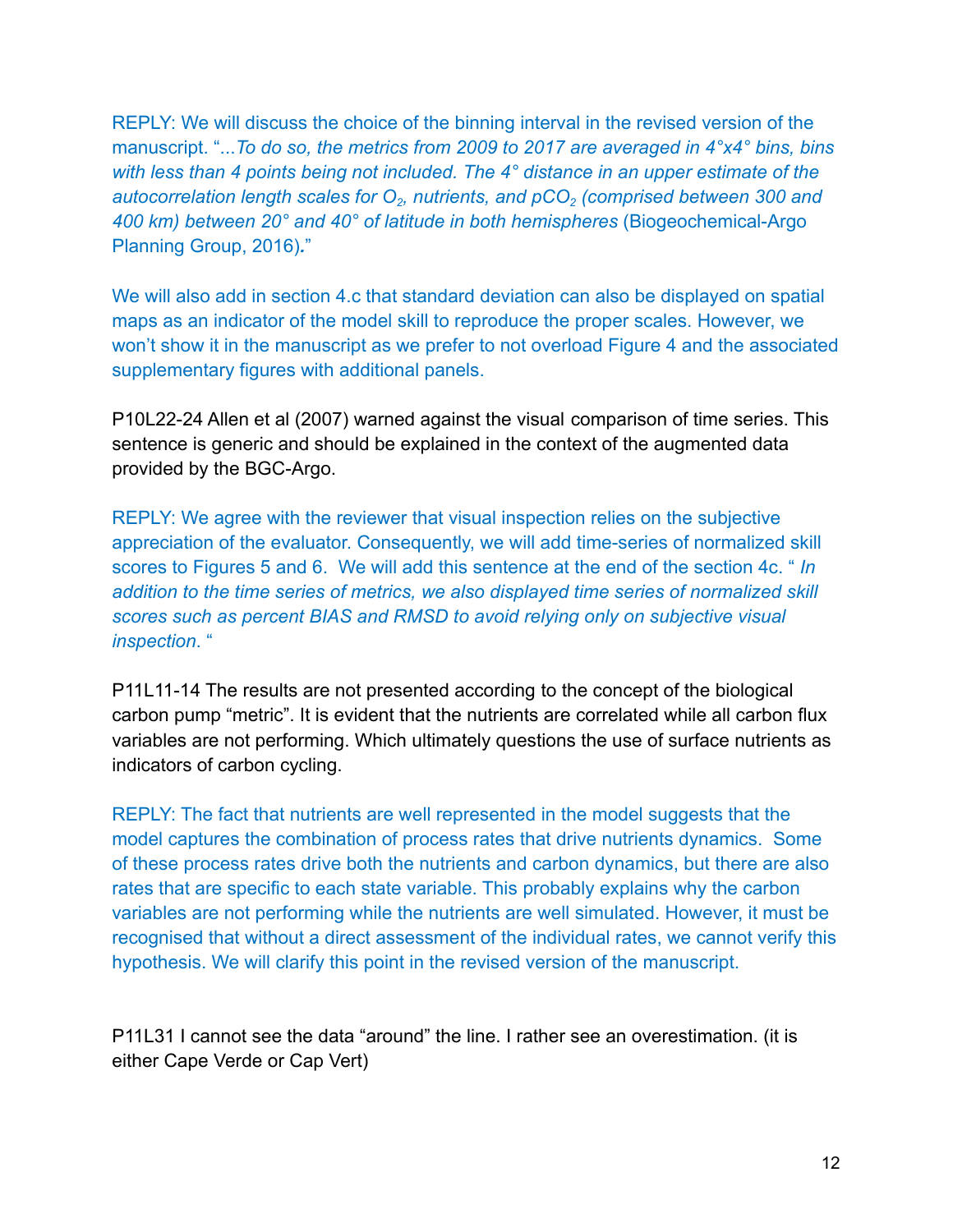# REPLY: We will improve the clarity of the figure in the revised version of the manuscript.

P12-L2-17 Linked to Point 2 above. The authors seem to imply that BGC-Argo data are more suitable than ocean colour for model assessment. I acknowledge that this is not explicitly written, but there is no clear rationale. This kind of map would certainly be superior in terms of spatial and temporal resolution when using that product as Benchmark.

# REPLY: We do not imply that BGC-Argo data are more suitable than ocean colour for model assessment.

P12-section-d This is the section that mostly led to the inclusion of Point 2 above. The shown time series is 2 years long, which is an invaluable source of data from a region that has been influential in shaping our understanding of the spring bloom. I am missing the point why the authors are writing the term spring bloom in quotes. The advantage of time series from floats that remained in a given province of the global ocean is of huge potential in model validation. The offered description is quite generic, which could have been done even using monthly climatological time series obtained from the WOA, or from the existing long-term observational ocean sites (BATS, PAPA, HOT). The BGC-Argo floats are an unprecedented source of multiple opportunities to do validation in several regions of the world ocean (with some limitations), but this present form of the manuscript does not offer any specific recommendation of what numerical modellers should do to unleash this potential. I would be very interested in seeing an exploitation of the multivariate nature of BGC-Argo, while I only see multi-panel plots.

REPLY: Based on this comment, we will revise this section. We will remove the unnecessary description of the spring bloom. We will also highlight the invaluable opportunities of such time series for the assessment of models by showing other time series in regions where in situ data are scarce. Concerning the evaluation of the multivariate nature of BGC-Argo, we agree that it is an interesting point to pursue. We are very interested in applying the multivariate approach proposed by Allen et al. [\(2007\)](https://www.zotero.org/google-docs/?xQXN3e) to the BGC-Argo data set. However, we prefer to focus this manuscript on the presentation of the metrics and to exploit the multivariate approach in another study.

P13L4-5 The authors should do more than simply say "correctly represented". This is a subjective statement, which is based on a visual comparison, exactly what the community challenged in the last 10-15 years. The advantage is that now we can use a frequency of 10 days, when initially phenology analysis was based on monthly data. Again, the authors are missing an opportunity to demonstrate the intrinsic value of this new data set.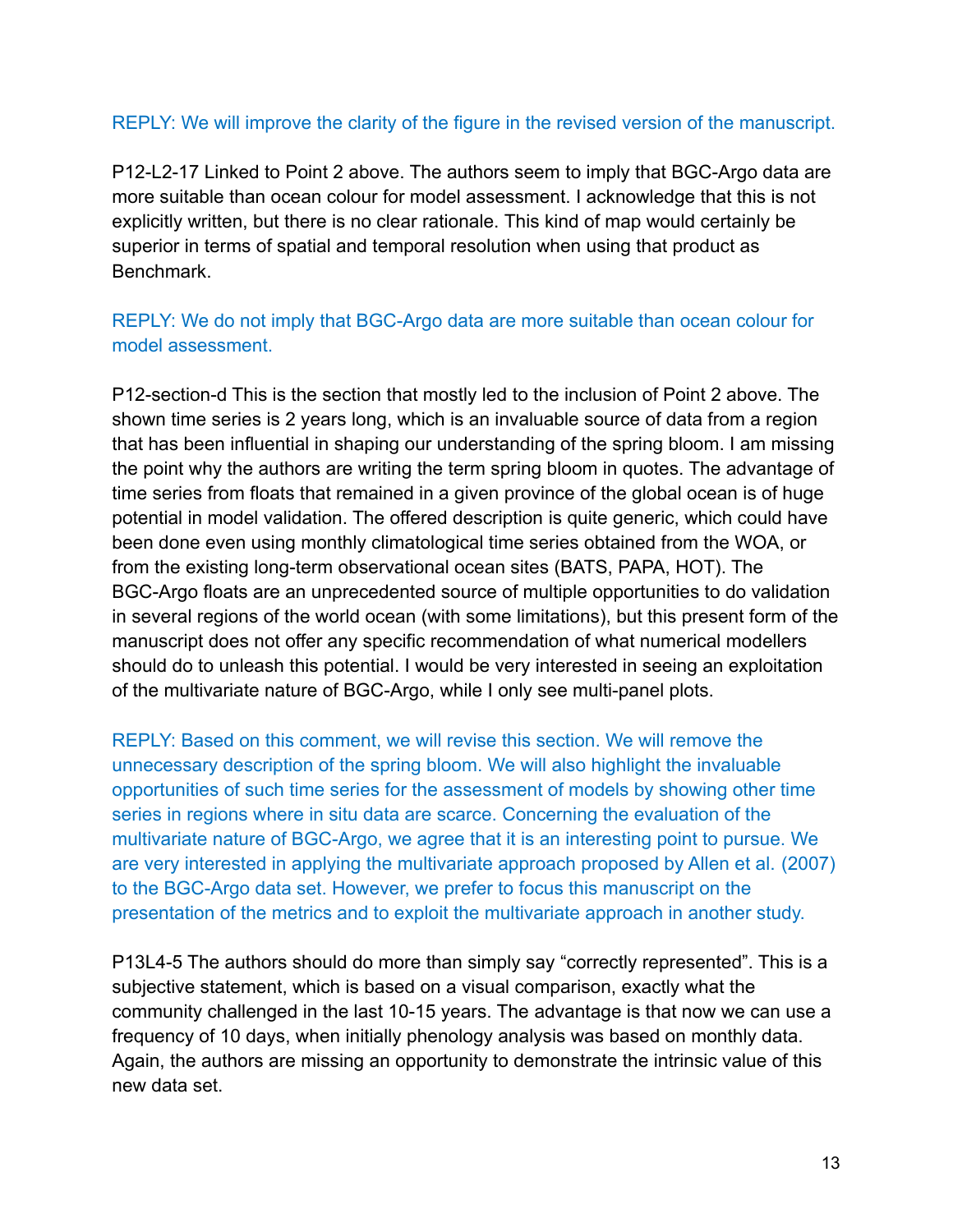REPLY: As explained above, we will include time series of skill scores to avoid relying only on subjective visual inspection. We agree that the frequency of 10 days is a significant progress over previous data sets. However, as explained in the conclusion, we do not address phenology metrics in this study because the number of observations per month and per bins is still too low to perform a global analysis.

P13-L13-20 This is a more detailed analysis of this specific model, which indeed brings in some of the advantages of a multivariate data set. However, there is a combination of measured and derived variables, which are treated as if they were equivalent. Quite a few questions come to mind: Is there a possibility that there is artificial correlation in the derivation of the phosphate and silicate concentration? What is the error associated with the CANYON-B method? Which is the effective (measured) variable mostly responsible for the response of the other estimated nutrients? The reduced consumption occurs during the spring period, and is continued during summertime. Hence, there is a factor at play during the late spring period, which is less likely to be reduced uptake from smaller phytoplankton during summer as suggested. It may thus be a delayed onset of the phytoplankton succession, or maybe a faster remineralization occurring in the upper layers, which retain more inorganic nutrients closer to the surface. This may indeed be beyond the scope of the manuscript, but it has been the authors' decision to propose some mechanistic explanations of this discrepancy. Showing a complete example of how the use of multivariate data allows modellers to investigate model deficiencies would offer guidelines to other modellers.

REPLY: As explained above, we will include a paragraph in the Data section that discusses the error associated with the CANYON-B method. In reply to the second comment, we will also discuss the hypothesis proposed by the reviewer in the revised version of the manuscript.

P13-L22-23 This sentence bears lots of assumptions. This is really where BGC-Argo can make a difference. The related uncertainties should however be highlighted, together with recommendations to other modellers on how to best approach the assessment of the carbon cycle metrics.

REPLY: Based on the reviewer's comment, we will revise this paragraph. We will also provide recommendations on how to best approach the assessment of the carbon cycle metrics.

P13L26-29 This argument is flawed. If the occurrence of the peak is matched in the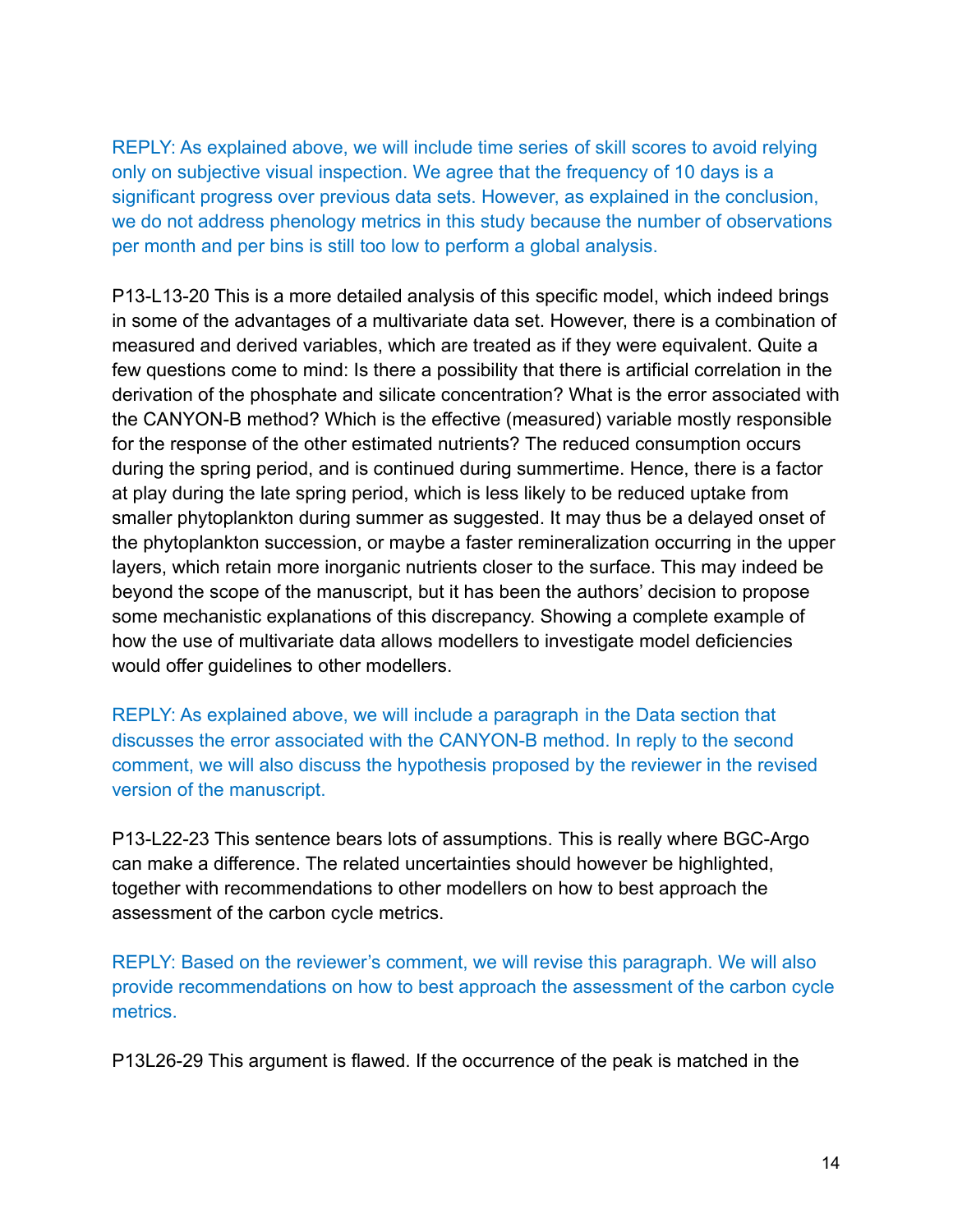mesopelagic layer rather than at the surface, it is a clear indication of vertical mismatches in the export. I would thus argue that POC concentration is a proper metric for the export component of the carbon cycle. I would again encourage the authors to replace the use of subjective terms such as "consistent" with objective indicators (see Allen et al., 2007). For instance the comparison of the skill score computed in two consecutive years would give indication if there is some variability or if the model tends to repeat the same pattern.

REPLY: We will revise this paragraph in the revised version of the manuscript and we will compute time-series of skill scores.

P14L16-19 I would recommend more clarity on this statement. Are these sensors not available on the global ocean floats? It is not clear why this example is presented for Mediterranean floats, and not introduced earlier as one major advantage of the BGC-Argo floats.

REPLY: We will clarify this statement. We will also add that the sensors are available on the global ocean. However, the global model used in the study does not resolve the spectral and directional properties of the underwater light field. That's why we didn't use the global model but a model of the Mediterranean Sea equipped with a multispectral light module. We will also clarify this point.

P14L26-28 This sentence is similar to the statements done in the earlier sections. This is not technically a perspective statement.

REPLY: We will add a perspective statement in the revised version of the manuscript.

P15L1-6 The question is whether these data should be used "on their own" or in conjunction with the other existing datasets. The authors should clearly explain in the conclusion why this dataset should be exploited as a separate unit.

REPLY: Based on our previous replies to this comment, we will explain in the conclusion why this dataset should be exploited as a separate unit.

P15L32-P16L3 I would thus recommend the authors to thoroughly address the issue of how the uncertainties should be treated. This is particularly important in the case of mixing measured and derived variables. If BGC-Argo are capable, within their limits, to reduce uncertainties in model assessment exercise, this should be adequately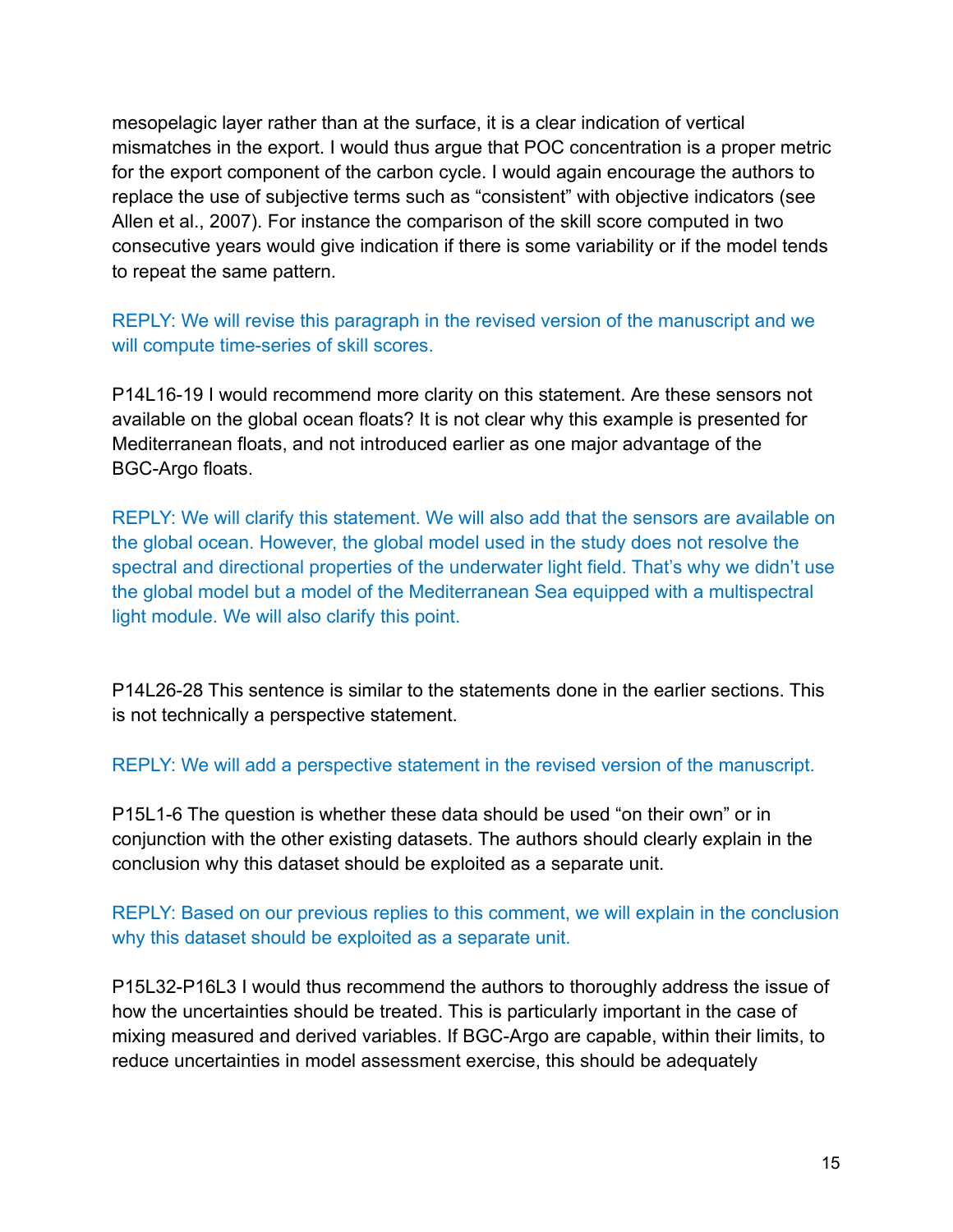argumented. The fact that there are more data available is undoubtedly of relevance, but I wonder if it does help to reduce uncertainties in model states.

REPLY: We verified that the RMS errors of BGC-Argo data are always lower than the RMS difference between the model and BGC-Argo observations, so that the comparison of simulated properties with the observations leads to an evaluation of the model performance*.* We will detail this point in the conclusion.

P16L15-18 Please highlight in which part of the results this is shown.

REPLY: We will highlight in which part of the results this is shown.

P17L2 Please add in the caption the meaning of the codes (or a link to where they are explained more in detail). Also, in the heading of the 3rd column, correct Date with Data. Figure 2 Taylor diagrams are based on geometric properties of the circle. Hence they should be presented using equal axes.

REPLY: We will add the meaning of the codes, change Date with Data and present the Taylor diagram using equal axes.

# **References**

Allen, J. I., Somerfield, P. J., and Gilbert, F. J.: Quantifying uncertainty in [high-resolution](https://www.zotero.org/google-docs/?dvCJLe) coupled [hydrodynamic-ecosystem](https://www.zotero.org/google-docs/?dvCJLe) models, J. Mar. Syst., 64, 3–14,

[https://doi.org/10.1016/j.jmarsys.2006.02.010,](https://www.zotero.org/google-docs/?dvCJLe) 2007.

Barbieux, M., Uitz, J., Gentili, B., Pasqueron de [Fommervault,](https://www.zotero.org/google-docs/?dvCJLe) O., Mignot, A., Poteau, A., Schmechtig, C., Taillandier, V., Leymarie, E., Penkerc'h, C., [D'Ortenzio,](https://www.zotero.org/google-docs/?dvCJLe) F., Claustre, H., and Bricaud, A.: Bio-optical [characterization](https://www.zotero.org/google-docs/?dvCJLe) of subsurface chlorophyll maxima in the Mediterranean Sea from a [Biogeochemical-Argo](https://www.zotero.org/google-docs/?dvCJLe) float database, Biogeosciences, 16, 1321–1342, [https://doi.org/10.5194/bg-16-1321-2019,](https://www.zotero.org/google-docs/?dvCJLe) 2019.

[Biogeochemical-Argo](https://www.zotero.org/google-docs/?dvCJLe) Planning Group: The scientific rationale, design and implementation plan for a Biogeochemical-Argo float array, [https://doi.org/10.13155/46601,](https://www.zotero.org/google-docs/?dvCJLe) 2016.

Bittig, H. C., Steinhoff, T., Claustre, H., Fiedler, B., Williams, N. L., Sauzède, R., [Körtzinger,](https://www.zotero.org/google-docs/?dvCJLe) A., and Gattuso, J.-P.: An alternative to static [climatologies:](https://www.zotero.org/google-docs/?dvCJLe) robust estimation of open ocean CO2 variables and nutrient [concentrations](https://www.zotero.org/google-docs/?dvCJLe) from T, S, and O2 data using Bayesian neural networks, [Front.](https://www.zotero.org/google-docs/?dvCJLe) Mar. Sci., 5, 328, 2018.

Cermeno, P., [Dutkiewicz,](https://www.zotero.org/google-docs/?dvCJLe) S., Harris, R. P., Follows, M., Schofield, O., and Falkowski, P. G.: The role of nutricline depth in [regulating](https://www.zotero.org/google-docs/?dvCJLe) the ocean carbon cycle, Proc. Natl. Acad. Sci., 105, 20344–20349, [https://doi.org/10.1073/pnas.0811302106,](https://www.zotero.org/google-docs/?dvCJLe) 2008.

Cetinic, I., Perry, M. J., Briggs, N. T., Kallin, E., D'Asaro, E. A., and Lee, C. M.: [Particulate](https://www.zotero.org/google-docs/?dvCJLe) organic carbon and inherent optical properties during 2008 North Atlantic Bloom [Experiment,](https://www.zotero.org/google-docs/?dvCJLe) J. Geophys. Res.-Oceans, 117, [https://doi.org/10.1029/2011JC007771,](https://www.zotero.org/google-docs/?dvCJLe) 2012.

Cullen, J. J.: [Subsurface](https://www.zotero.org/google-docs/?dvCJLe) Chlorophyll Maximum Layers: Enduring Enigma or Mystery Solved?, Annu. Rev. Mar. Sci., 7, 207–239, [https://doi.org/10.1146/annurev-marine-010213-135111,](https://www.zotero.org/google-docs/?dvCJLe) 2015. Dall'Olmo, G., Dingle, J., Polimene, L., Brewin, R. J. W., and Claustre, H.: [Substantial](https://www.zotero.org/google-docs/?dvCJLe) energy input to the [mesopelagic](https://www.zotero.org/google-docs/?dvCJLe) ecosystem from the seasonal mixed-layer pump, Nat. Geosci., 9,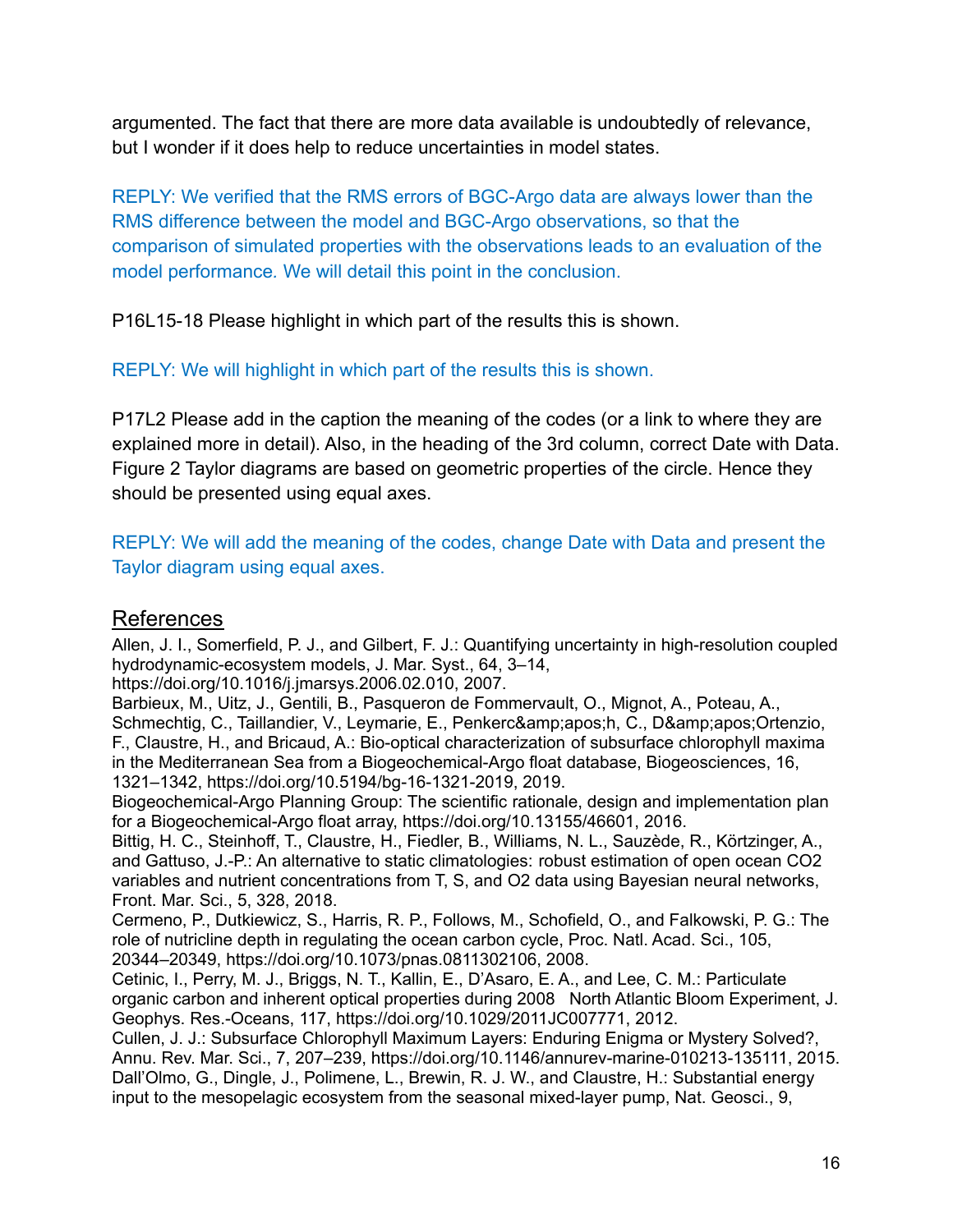820–823, [https://doi.org/10.1038/ngeo2818,](https://www.zotero.org/google-docs/?dvCJLe) 2016.

Doney, S. C., Lima, I., Moore, J. K., Lindsay, K., [Behrenfeld,](https://www.zotero.org/google-docs/?dvCJLe) M. J., Westberry, T. K., Mahowald, N., Glover, D. M., and Takahashi, T.: Skill metrics for [confronting](https://www.zotero.org/google-docs/?dvCJLe) global upper ocean [ecosystem-biogeochemistry](https://www.zotero.org/google-docs/?dvCJLe) models against field and remote sensing data, J. Mar. Syst., 76, 95–112, [https://doi.org/10.1016/j.jmarsys.2008.05.015,](https://www.zotero.org/google-docs/?dvCJLe) 2009.

Evers-King, H., [Martinez-Vicente,](https://www.zotero.org/google-docs/?dvCJLe) V., Brewin, R. J. W., Dall'Olmo, G., Hickman, A. E., Jackson, T., Kostadinov, T. S., [Krasemann,](https://www.zotero.org/google-docs/?dvCJLe) H., Loisel, H., Röttgers, R., Roy, S., Stramski, D., Thomalla, S., Platt, T., and [Sathyendranath,](https://www.zotero.org/google-docs/?dvCJLe) S.: Validation and Intercomparison of Ocean Color Algorithms for Estimating [Particulate](https://www.zotero.org/google-docs/?dvCJLe) Organic Carbon in the Oceans, Front. Mar. Sci., 4, 251, [https://doi.org/10.3389/fmars.2017.00251,](https://www.zotero.org/google-docs/?dvCJLe) 2017.

Hipsey, M. R., Gal, G., [Arhonditsis,](https://www.zotero.org/google-docs/?dvCJLe) G. B., Carey, C. C., Elliott, J. A., Frassl, M. A., Janse, J. H., de Mora, L., and Robson, B. J.: A system of metrics for the assessment and [improvement](https://www.zotero.org/google-docs/?dvCJLe) of aquatic [ecosystem](https://www.zotero.org/google-docs/?dvCJLe) models, Environ. Model. Softw., 128, 104697,

[https://doi.org/10.1016/j.envsoft.2020.104697,](https://www.zotero.org/google-docs/?dvCJLe) 2020.

Johnson, Plant, J. N., Coletti, L. J., Jannasch, H. W., [Sakamoto,](https://www.zotero.org/google-docs/?dvCJLe) C. M., Riser, S. C., Swift, D. D., Williams, N. L., Boss, E., Haëntjens, N., Talley, L. D., and Sarmiento, J. L.: [Biogeochemical](https://www.zotero.org/google-docs/?dvCJLe) sensor performance in the SOCCOM profiling float array: SOCCOM [BIOGEOCHEMICAL](https://www.zotero.org/google-docs/?dvCJLe) SENSOR [PERFORMANCE,](https://www.zotero.org/google-docs/?dvCJLe) J. Geophys. Res. Oceans, 122, 6416–6436,

[https://doi.org/10.1002/2017JC012838,](https://www.zotero.org/google-docs/?dvCJLe) 2017.

Lavigne, H., [D'Ortenzio,](https://www.zotero.org/google-docs/?dvCJLe) F., Migon, C., Claustre, H., Testor, P., d'Alcalà, M. R., Lavezza, R., Houpert, L., and Prieur, L.: Enhancing the [comprehension](https://www.zotero.org/google-docs/?dvCJLe) of mixed layer depth control on the Mediterranean phytoplankton phenology: [Mediterranean](https://www.zotero.org/google-docs/?dvCJLe) Phytoplankton Phenology, J. Geophys. Res. Oceans, 118, 3416–3430, [https://doi.org/10.1002/jgrc.20251,](https://www.zotero.org/google-docs/?dvCJLe) 2013.

Lellouche, Greiner, E., Le [Galloudec,](https://www.zotero.org/google-docs/?dvCJLe) O., Garric, G., Regnier, C., Drevillon, M., Benkiran, M., Testut, C.-E., [Bourdalle-Badie,](https://www.zotero.org/google-docs/?dvCJLe) R., Gasparin, F., Hernandez, O., Levier, B., Drillet, Y., Remy, E., and Le Traon, P.-Y.: Recent updates to the [Copernicus](https://www.zotero.org/google-docs/?dvCJLe) Marine Service global ocean monitoring and forecasting real-time 1∕12° [high-resolution](https://www.zotero.org/google-docs/?dvCJLe) system, Ocean Sci., 14, 1093–1126, [https://doi.org/10.5194/os-14-1093-2018,](https://www.zotero.org/google-docs/?dvCJLe) 2018.

Lellouche, J.-M., Le [Galloudec,](https://www.zotero.org/google-docs/?dvCJLe) O., Drévillon, M., Régnier, C., Greiner, E., Garric, G., Ferry, N., Desportes, C., Testut, C.-E., Bricaud, C., [Bourdallé-Badie,](https://www.zotero.org/google-docs/?dvCJLe) R., Tranchant, B., Benkiran, M., Drillet, Y., Daudin, A., and De Nicola, C.: Evaluation of global monitoring and [forecasting](https://www.zotero.org/google-docs/?dvCJLe) systems at Mercator Océan, Ocean Sci., 9, 57–81, [https://doi.org/10.5194/os-9-57-2013,](https://www.zotero.org/google-docs/?dvCJLe) 2013. Letelier, R. M., Karl, D. M., Abbott, M. R., and Bidigare, R. R.: Light driven [seasonal](https://www.zotero.org/google-docs/?dvCJLe) patterns of chlorophyll and nitrate in the lower euphotic zone of the North Pacific [Subtropical](https://www.zotero.org/google-docs/?dvCJLe) Gyre, Limnol. [Oceanogr.,](https://www.zotero.org/google-docs/?dvCJLe) 49, 508–519, 2004.

Macías, D., Stips, A., and [Garcia-Gorriz,](https://www.zotero.org/google-docs/?dvCJLe) E.: The relevance of deep chlorophyll maximum in the open Mediterranean Sea evaluated through 3D [hydrodynamic-biogeochemical](https://www.zotero.org/google-docs/?dvCJLe) coupled [simulations,](https://www.zotero.org/google-docs/?dvCJLe) Ecol. Model., 281, 26–37, 2014.

Mignot, Claustre, H., Uitz, J., Poteau, A., D'Ortenzio, F., and Xing, X.: [Understanding](https://www.zotero.org/google-docs/?dvCJLe) the seasonal dynamics of [phytoplankton](https://www.zotero.org/google-docs/?dvCJLe) biomass and the deep chlorophyll maximum in oligotrophic [environments:](https://www.zotero.org/google-docs/?dvCJLe) A Bio-Argo float investigation, Glob. Biogeochem. Cycles, 28, 856–876, [https://doi.org/10.1002/2013GB004781,](https://www.zotero.org/google-docs/?dvCJLe) 2014.

Mignot, Ferrari, R., and Claustre, H.: Floats with [bio-optical](https://www.zotero.org/google-docs/?dvCJLe) sensors reveal what processes trigger the North Atlantic bloom, Nat. Commun., 9, [https://doi.org/10.1038/s41467-017-02143-6,](https://www.zotero.org/google-docs/?dvCJLe) [2018.](https://www.zotero.org/google-docs/?dvCJLe)

Mignot, A., Claustre, H., [D'Ortenzio,](https://www.zotero.org/google-docs/?dvCJLe) F., Xing, X., Poteau, A., and Ras, J.: From the shape of the vertical profile of in vivo fluorescence to Chlorophyll-a concentration, [Biogeosciences,](https://www.zotero.org/google-docs/?dvCJLe) 8, 2391–2406, [https://doi.org/10.5194/bg-8-2391-2011,](https://www.zotero.org/google-docs/?dvCJLe) 2011.

Mignot, A., D'Ortenzio, F., Taillandier, V., Cossarini, G., and Salon, S.: Quantifying [Observational](https://www.zotero.org/google-docs/?dvCJLe) Errors in [Biogeochemical](https://www.zotero.org/google-docs/?dvCJLe)‐Argo Oxygen, Nitrate, and Chlorophyll *a* Concentrations, Geophys. Res. Lett., 46, 4330–4337, [https://doi.org/10.1029/2018GL080541,](https://www.zotero.org/google-docs/?dvCJLe) 2019.